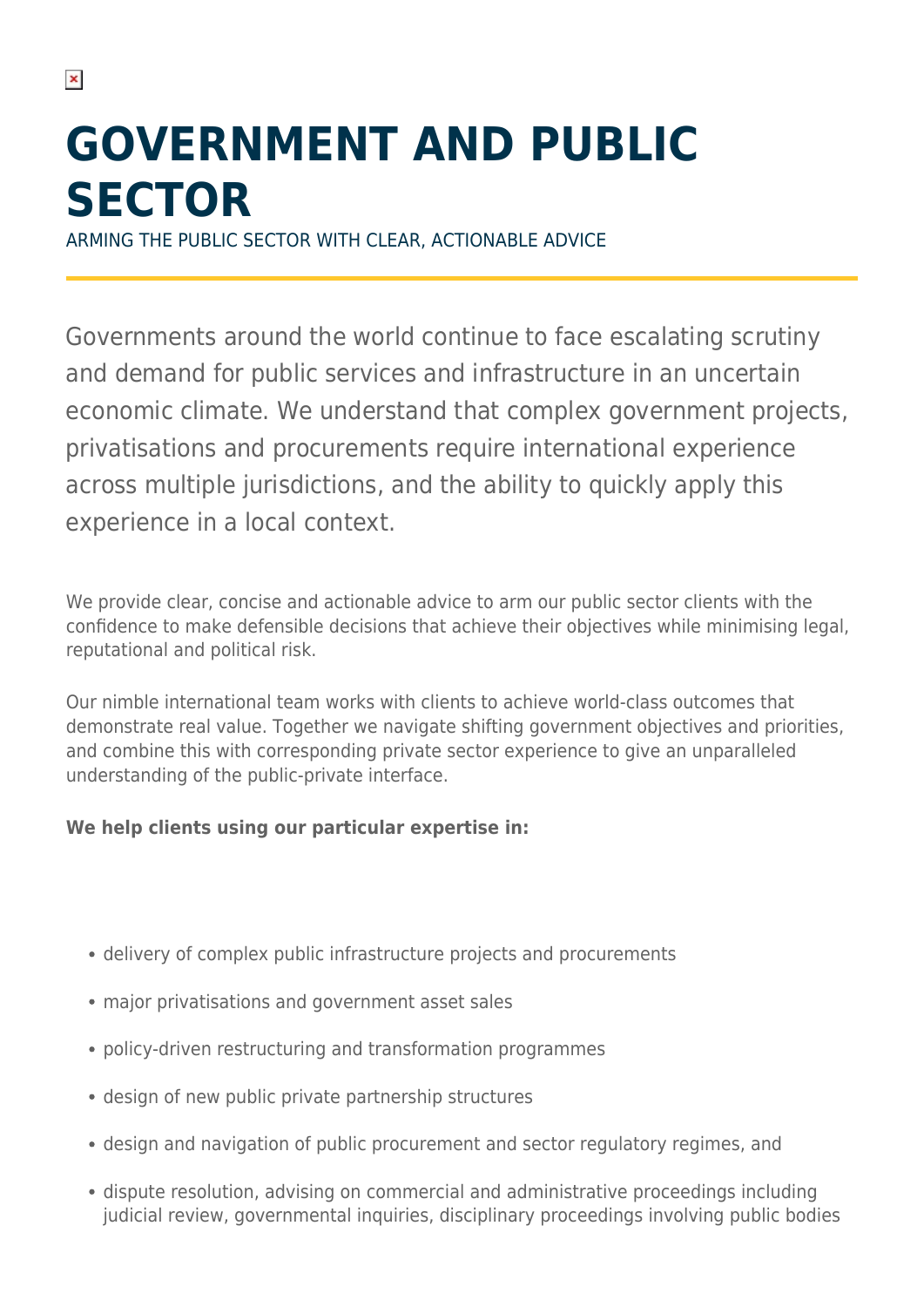Learn more about how we help clients with [administrative and public law](https://www.herbertsmithfreehills.com/our-expertise/services/administrative-and-public-law)

# **RECENT EXPERIENCE**

#### **AUSTRALIAN NAVAL SHIPBUILDING REFORM**

Advising the Australian Government on reform of the naval shipbuilding sector to support \$90 billion of investment in new naval vessels and infrastructure planned for Australia over the next 30 years. This has included the creation of a dedicated shipyard infrastructure company, memoranda of understanding between Federal and State Governments, and the transfer of ASC Shipbuilding (formerly Governmentowned) to BAE Systems. This transaction was awarded Property, Infrastructure and Projects Deal of the Year at the 2019 Australasian Law Awards.

#### **DEFENCE OF UK GOVERNMENT AGENCY**

Acting for the Horserace Betting Levy Board, a UK Government agency in various judicial reviews including the successful defence in the Court of Appeal concerning whether customers of betting exchanges can constitute "bookmakers"

#### **EDF NUCLEAR POWER**

Advising EDF Energy and its subsidiary NNB in connection with its new nuclear plans including as an interested party successfully supporting the UK Secretary of State's decision in judicial review proceedings brought by the National Trust for Ireland (at both first instance and the Court of Appeal) relating to EU law consultation requirements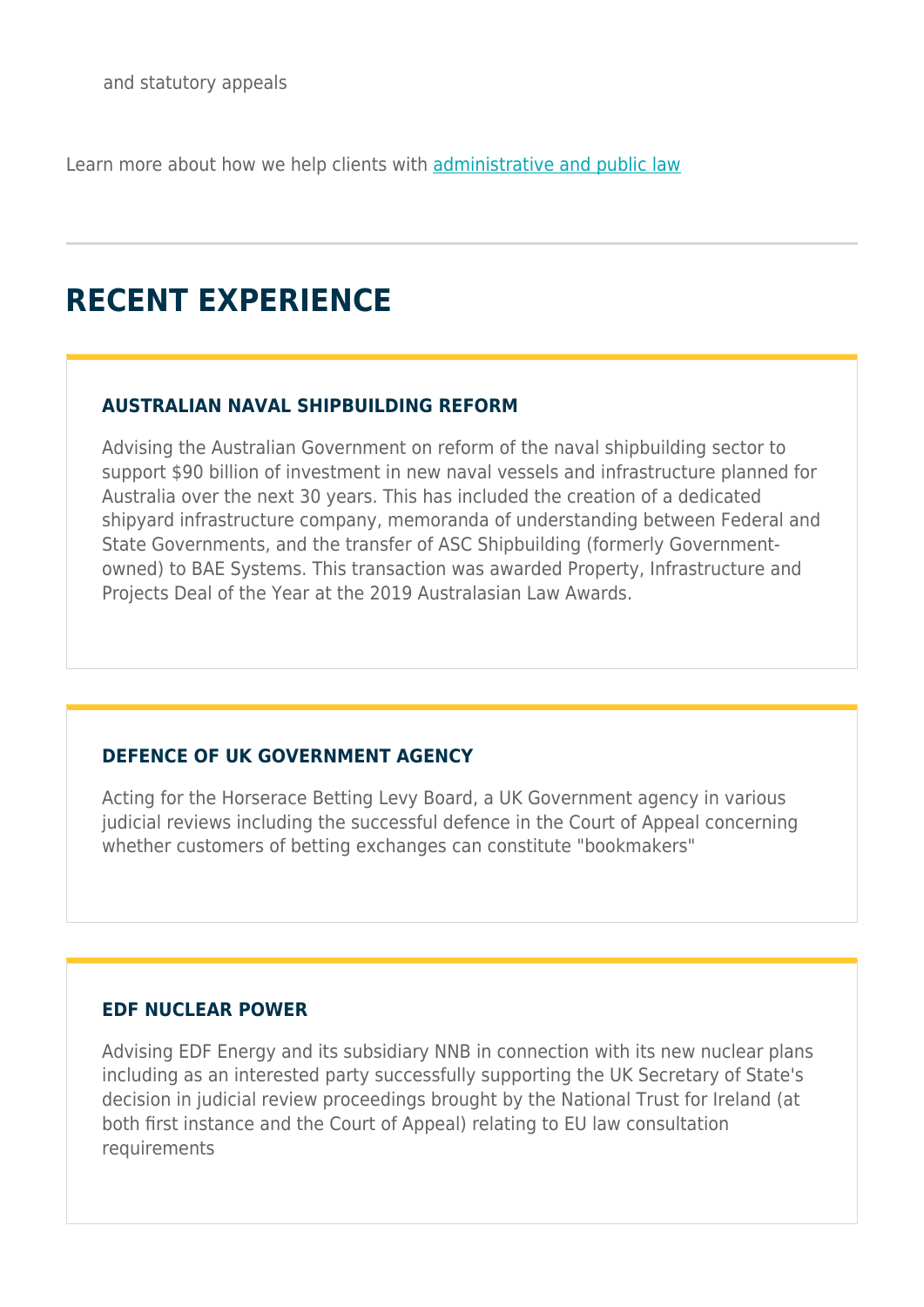#### **NIGERIA POWER PRIVATISATIONS**

Advising The Bureau of Public Enterprises of Nigeria on the privatisation by share sale and concession of 15 successor companies to the Power Holding Company of Nigeria, and subsequently on the sale of ten National Independent Power Plants (NIPP) to be privatised by the Niger Delta Power Holding Company (NDPHC)

#### **NEW PHOTOVOLTAIC SPANISH LEGISLATION ARBITRATION**

Advising The Kingdom of Spain on its defence against a claim of international arbitration of different investment funds based on the Energy Charter Treaty (regarding new photovoltaic Spanish legislation). In January 2016, the tribunal rejected the totality of the claimants' claims

#### **PRIVATISATION OF GREEN INVESTMENT BANK**

Advising the UK Department for Business, Energy & Industrial Strategy (formerly The Department for Business, Innovation and Skills (BIS)) and UK Government Investments Limited (UKGI) on arrangements for the privatisation of the UK Green Investment Bank

### **OUR CAPABILITIES**

Our expert teams provide a diverse range of legal services to our clients in the Government and Public Sector sector